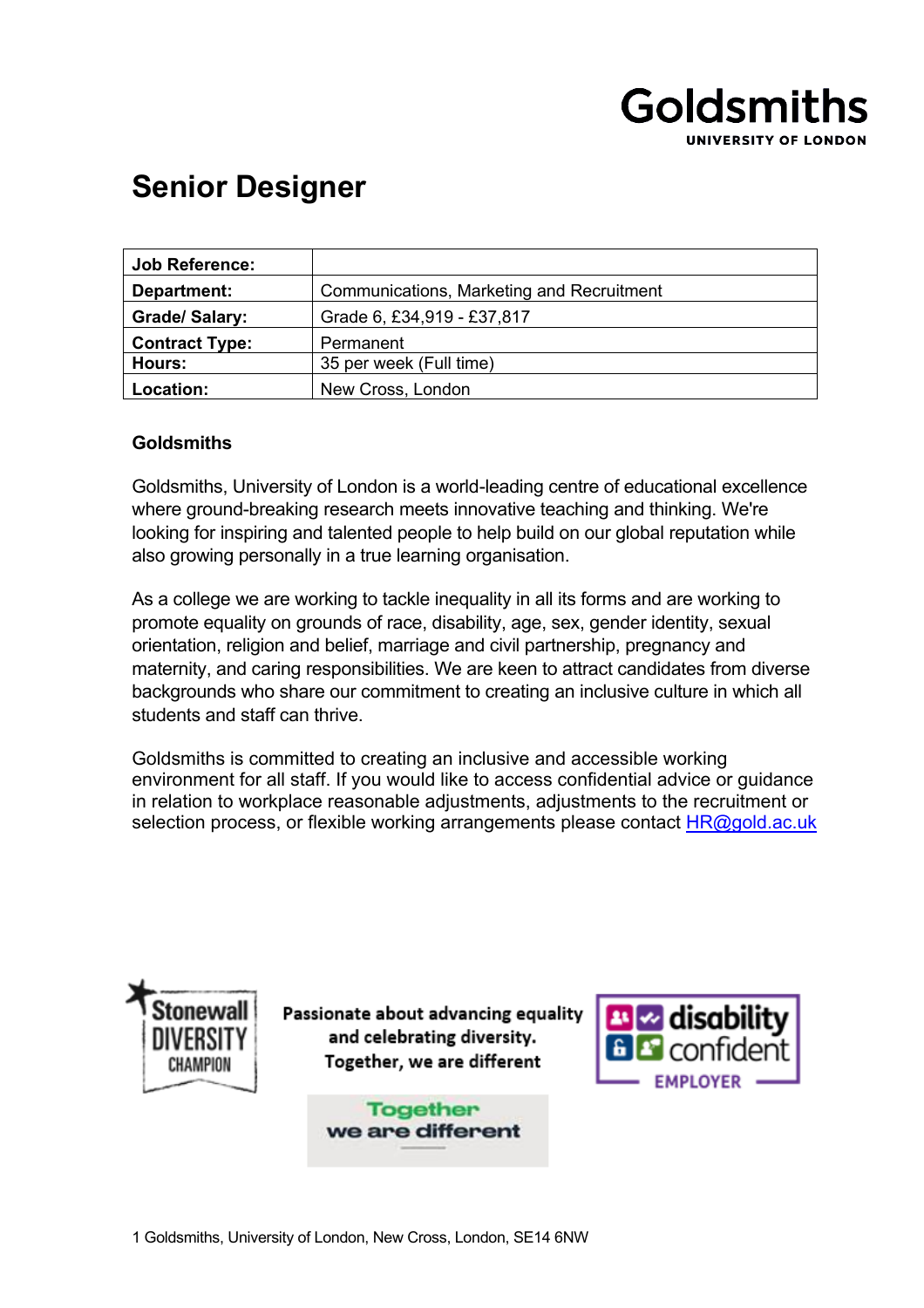# **Communications, Marketing and Recruitment Directorate**

The Communications, Marketing and Recruitment (CMR) team plays a central role in telling the Goldsmiths story to our key audiences. Our CMR Strategy is aligned to four institutional objectives (a distinctive academic portfolio and approach to teaching and learning; research engaged in real world problems; promoting Goldsmiths as a cultural hub; and preparing students for the future job market).

The team covers internal communications, media relations, strategic communications, brand and design, digital (website, video and social media), marketing, business partnering, UK and International recruitment. Colleagues are encouraged to be ambitious, committed to the learning and development of themselves and others, keen to work across conventional boundaries, and driven by the desire to play their part in the delivery of an excellent student, colleague and external audience experience.

## **Job description**

Reporting to: Brand and Design Manager

#### **The role**

The brand and design team plays a key role in the success of our communications and engagement activity. Your role is to support the production of print materials and digital assets in line with our brand guidelines.

You will be working independently on a range of briefs, including creative for campaigns, promotional materials for events and artworking to templates. You will liaise closely with clients across the team and our college to ensure we are helping them meet their objectives through our design approach.

You will work closely with our communications business partnering team who lead on our relationships with academic departments and professional services teams.

Additionally, the brand and design team will support colleagues in our marketing team on their work to attract and retain students, with our Development and Alumni team on their work to engage past students and potential donors and with the Student Success team to communicate effectively with students and with other colleagues across the College on our core business of learning, teaching and research.

## **Main duties**

- Maintain an awareness of the HE sector as well as trends in the design and brand industry, and contribute insights to the design team's collaborative work
- Contribute to the continuous development of the team's creative skill base and the technical processes-management of the team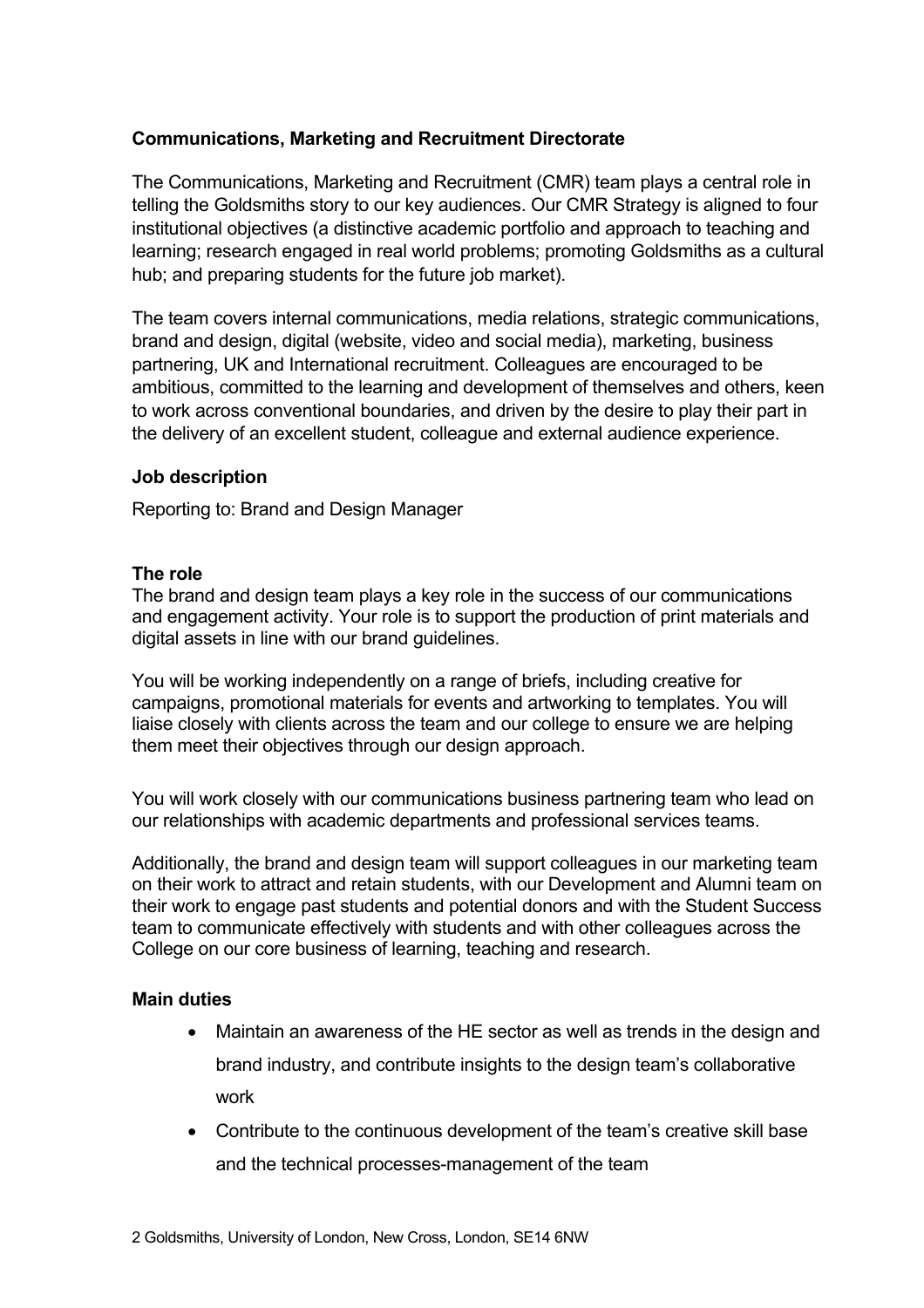- Independently and in collaboration with the team, process briefs, undertake creative research, conceptualise creative solutions that are strategically aligned with business objectives, produce creative concepts for campaigns, pitch ideas, and develop and deliver suites of design assets for print and digital channels including print, web, email, social media, events, mailings and internal communications
- Design brand-compliant, accessible, technically correct artwork for print and digital channels
- Work with the web development team to design enhancements to the gold.ac.uk websites
- See projects through independently, from helping to define the brief in discussions with commissioners to developing concepts, agreeing schedules and delivering design assets that meet the technical specifications to deadline
- Collaborate with colleagues on digital communications, generating graphic and animated assets and adapting and formatting content for the Moodle platform
- Provide advice and guidance to the business partnering team (and wider CMR team) in design matters, generate branded design templates for use by colleagues, review and sign-off their outputs
- Provide advice and guidance directly to colleagues in academic departments or teams where the communications plan or activity requires
- Provide leadership in ensuring colleagues understand and use the brand to create a consistent visual identity for Goldsmiths
- Ensure jobs are delivered on time to agreed specifications
- Ensure design activity is planned in line with departmental planning tools
- Follow and contribute to the relevant policies, processes and ways of working to support successful content production, communications and campaign planning and delivery
- Provide insight and data to strategic communications team to inform communications and campaign planning, reporting, evaluation and optimisation
- Provide training and support for the CMR Business Partnering team to aid their day-to-day work with internal stakeholders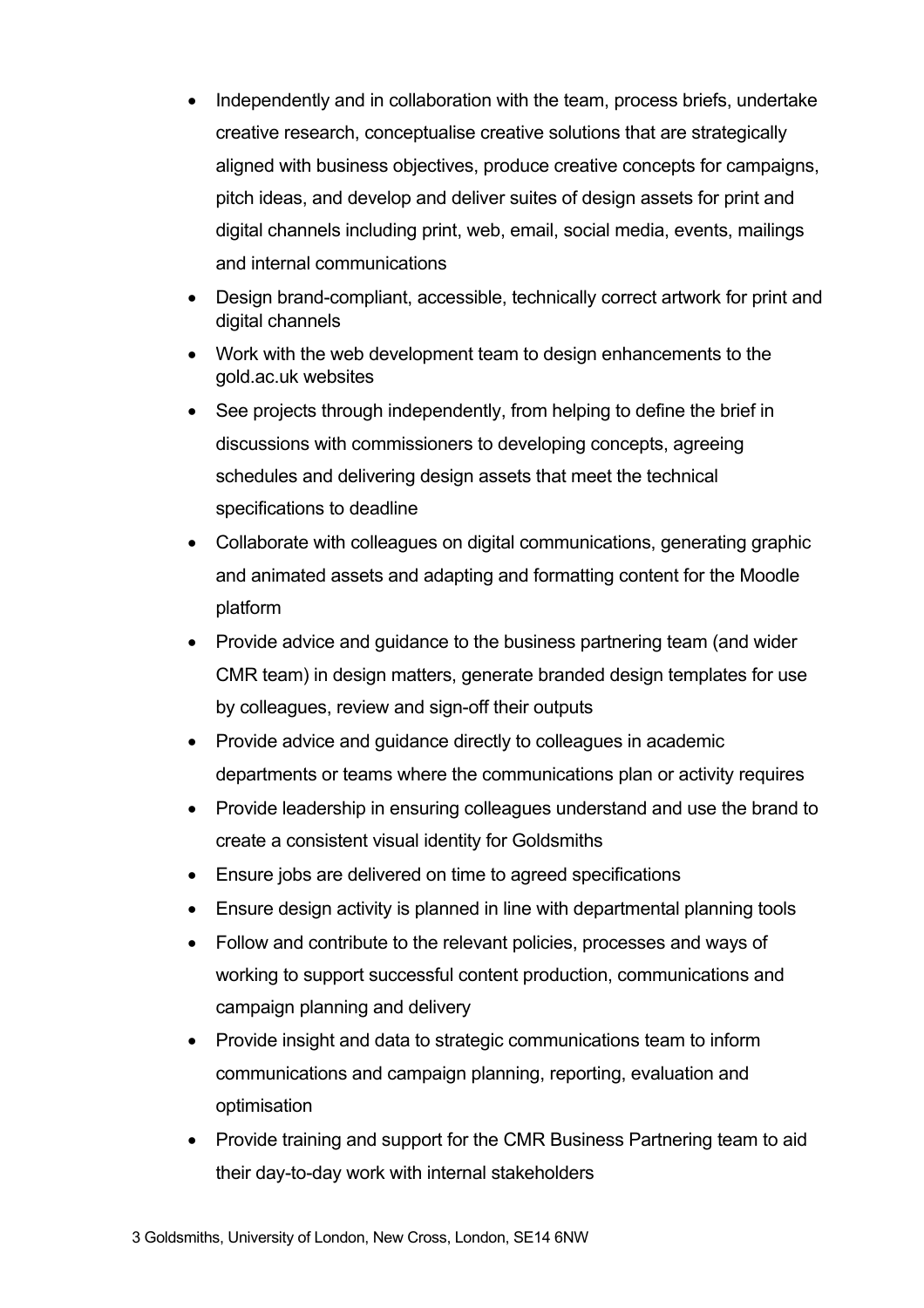- Help maintain the image library, registering colleagues and uploading photographs
- Deputise for the Brand and Design Manager when necessary, managing workflow and allocating work to the team

# **General duties**

- Play an active role within the CMR Directorate
- Undertake any other duties as may reasonably be required
- Ensure that you are aware of and aligned with Goldsmiths' Regulations,

Strategy, and Objectives to work together to proactively advance Equality and Diversity

• At all times to help maintain a safe working environment by participating in training as necessary and following the Goldsmiths' Health and Safety Codes of Practice and Policy

# **Person Specification**

The Essential criteria sections show the minimum essential requirements for the post, therefore if you cannot demonstrate in your application you meet the essential criteria categorised below, you will not be short-listed for interview. The Desirable criteria sections show attributes that would enable the applicant to perform the role more effectively with little or no training.

The Category column indicates the method of assessment:

**A = Application form C = Certificate I = Interview R = Reference T = Test / P = Presentation**

| <b>Essential Criteria 1 - Qualifications</b>                                                             |  |
|----------------------------------------------------------------------------------------------------------|--|
| A good standard of education (ideally to undergraduate degree level or<br>A<br>equivalent) or experience |  |
| A qualification in design                                                                                |  |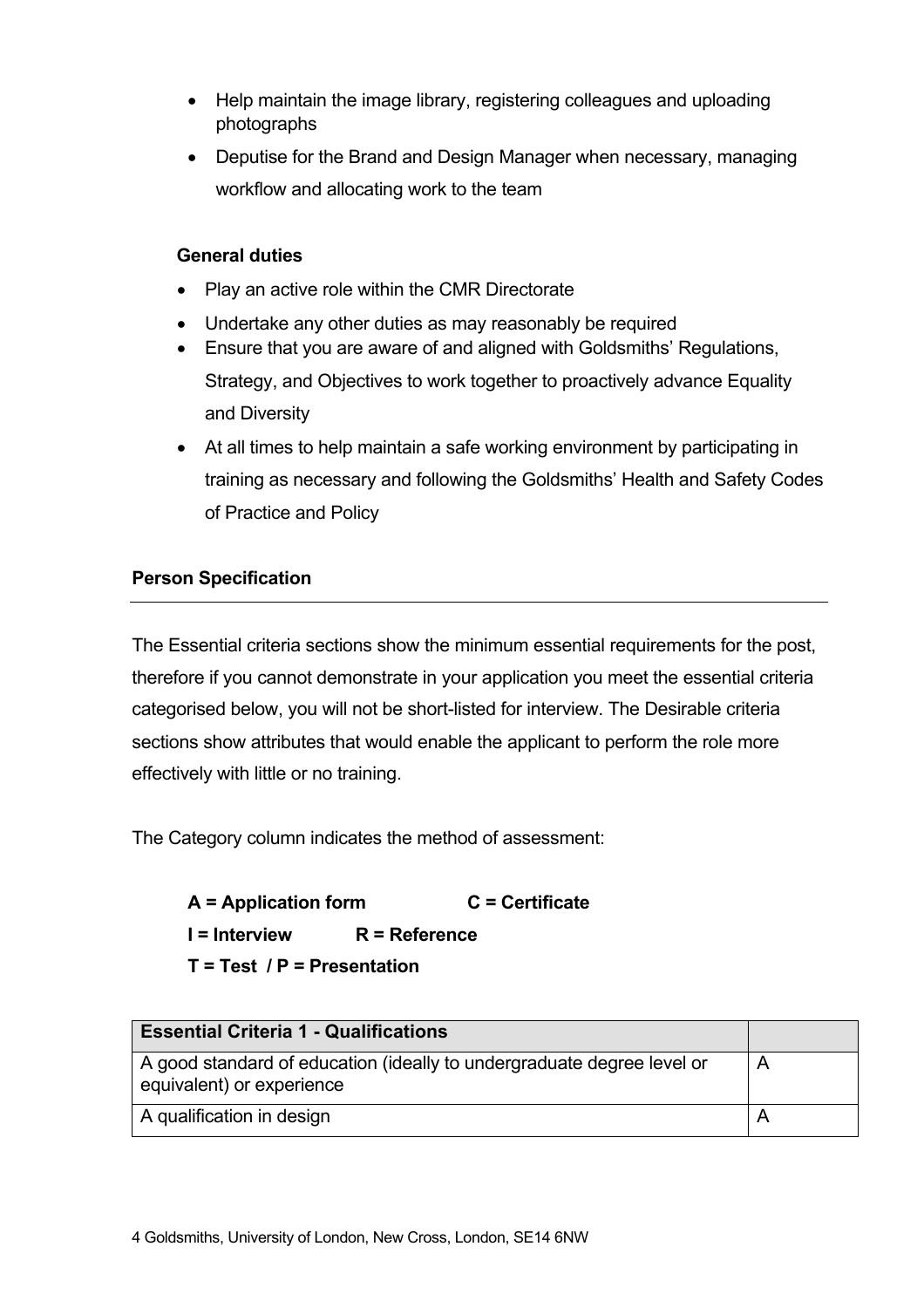| <b>Essential Criteria 2 - Experience</b>                                                                                                                                                                                                                            |         |
|---------------------------------------------------------------------------------------------------------------------------------------------------------------------------------------------------------------------------------------------------------------------|---------|
| Demonstrable experience of working in a design team as part of an<br>integrated communications or marketing offer                                                                                                                                                   | A, I    |
| Experience of working to brand guidelines                                                                                                                                                                                                                           | A, I, P |
| Successfully and consistently managing and delivering multiple<br>simultaneous projects to deadline, often with tight deadlines                                                                                                                                     | A, I    |
| Experience of web design and basic web UX                                                                                                                                                                                                                           | A, I, P |
| <b>Desirable Criteria 2 - Experience</b>                                                                                                                                                                                                                            |         |
| Experience of working successfully with creative, but non-specialist<br>clients                                                                                                                                                                                     | A       |
| <b>Essential Criteria 3 - Technical skills and knowledge</b>                                                                                                                                                                                                        |         |
| Highly developed knowledge of and proficiency in Adobe Creative Suite<br>applications, particularly InDesign, Illustrator, Photoshop, Acrobat and<br>After Effects, with working knowledge of Microsoft Office applications<br>including PowerPoint, Word and Excel | A, I    |
| Experience in print processes and setting up print-ready design assets                                                                                                                                                                                              | A, I    |
| Experience in producing artwork for digital channels including e-<br>newsletters, social media, presentations and web                                                                                                                                               | A, I, P |
| Industry and professional standards relating to technical and production<br>matters, including image quality, colour profiles, colour correction, PDF<br>standards, paper types and proofing methods                                                                | A, I, P |
| Knowledge of accessibility requirements of people with visual impairments<br>and SpLDs, including colour contrast and text size                                                                                                                                     | A, I, P |
| Production of accessible PDFs                                                                                                                                                                                                                                       | A, I    |
| Desirable Criteria 3 - Knowledge                                                                                                                                                                                                                                    |         |
| Image copyright compliance and GDPR principles                                                                                                                                                                                                                      | A       |
| Readability issues relating to the Equality Act                                                                                                                                                                                                                     | A       |
| Knowledge of the WCAG accessibility standard                                                                                                                                                                                                                        | A       |
| Experience of working in SharePoint or equivalent business management<br>system                                                                                                                                                                                     | A       |
| <b>Essential Criteria 4 - Design and communication skills</b>                                                                                                                                                                                                       |         |
| High-level creative design skills with an advanced knowledge of design<br>principles, layouts, branding, and typography                                                                                                                                             | A, I, P |
| Demonstrated creativity in the form of ideas-based concepts                                                                                                                                                                                                         | A, I, P |
| Ability to communicate clearly and effectively to people of widely differing<br>skill levels across the organisation, both verbally and in writing                                                                                                                  | A, I    |
| Ability to present, negotiate, influence and persuade                                                                                                                                                                                                               | A, I    |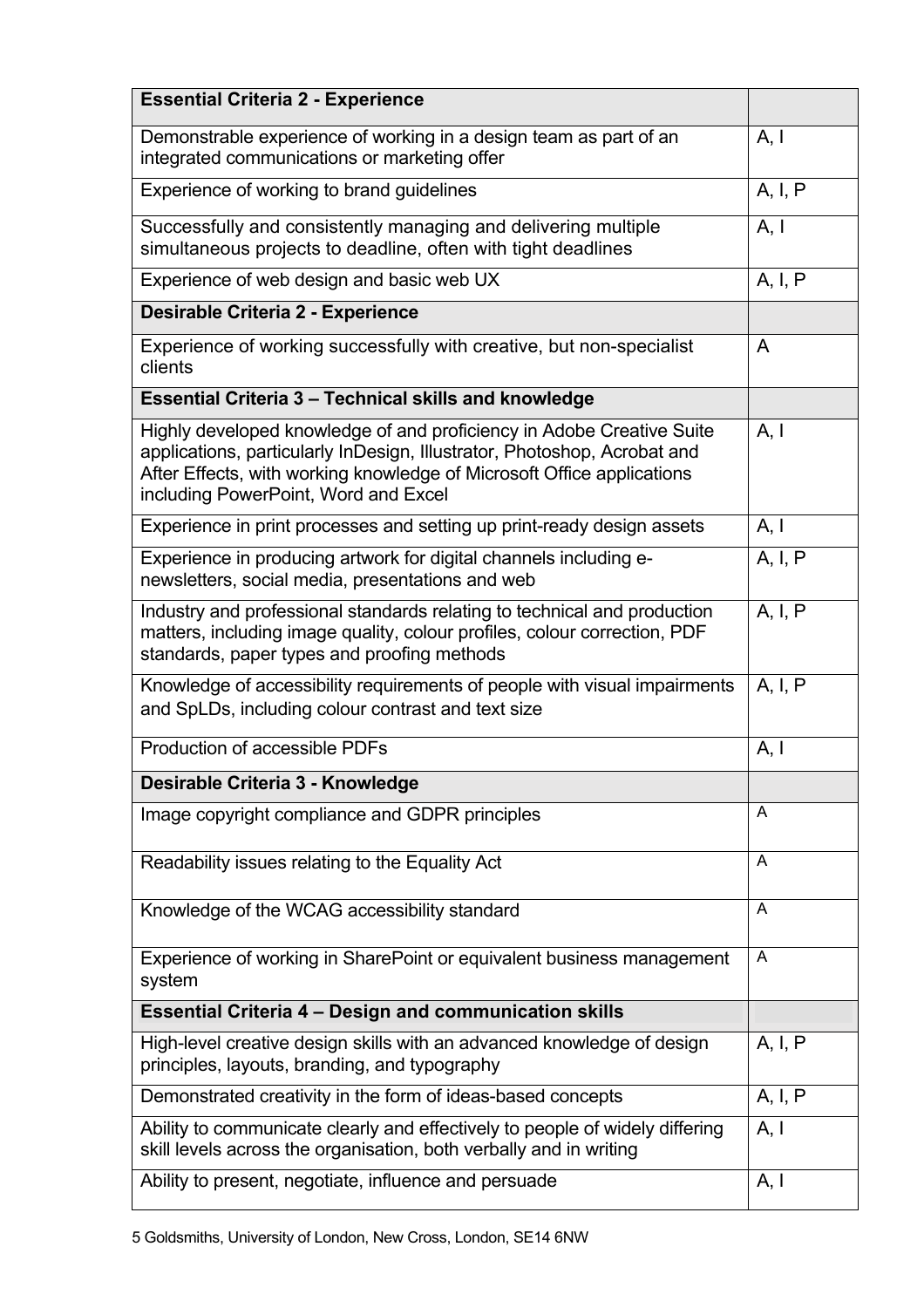| <b>Essential Criteria 5 - Aptitude</b>                                                                        |      |
|---------------------------------------------------------------------------------------------------------------|------|
| Commitment to continuous service improvement, and personal learning<br>and development                        | A, I |
| Self-motivated and proactive, with a commitment to service excellence and<br>client care                      | A, I |
| Ability to work both independently and as part of a team to achieve<br>common goals                           | A, I |
| Enjoy working in a busy and demanding environment, and being<br>responsive to continually changing priorities | A    |
| <b>Essential Criteria 6 - Other</b>                                                                           |      |
| Experience of proactively advancing equality for diverse student and / or                                     | A    |
| staff communities (for example, people of colour, disabled people, people                                     |      |
| of diverse faith backgrounds, LGBTQ+ people and other marginalised                                            |      |
| groups)                                                                                                       |      |

Please also note that where qualifications are required, employment is conditional on the verification of them. Qualifications (must be original documents) will be checked on the first day of appointment.

For more information about the role, please contact Andrew Barron, e-mail a.barron@gold.ac.uk

May, 2022

If you choose to work with us, you'll become part of a learning organisation that is committed to professional and personal development, with comprehensive and innovative staff development and wellbeing programmes.

You'll also have access to frequent lunchtime and evening talks, seminars and performances, and annual performance and development reviews.

Our other benefits include:

- Competitive salary
- Working in Zone 2, with fantastic transport links and interest free travel to work loans
- Excellent annual leave entitlement plus additional closure days at Christmas and Easter
- Membership of USS or LPFA pension scheme, dependent upon grade
- Maternity, paternity, shared parental leave and adoption leave and pay
- Contractual sick pay provision
- Access to an Employee Assistance Programme, offering 24/7/365 confidential and free advice, support, and information service on a range of personal, family, or workrelated matters.
- Free eye tests

6 Goldsmiths, University of London, New Cross, London, SE14 6NW